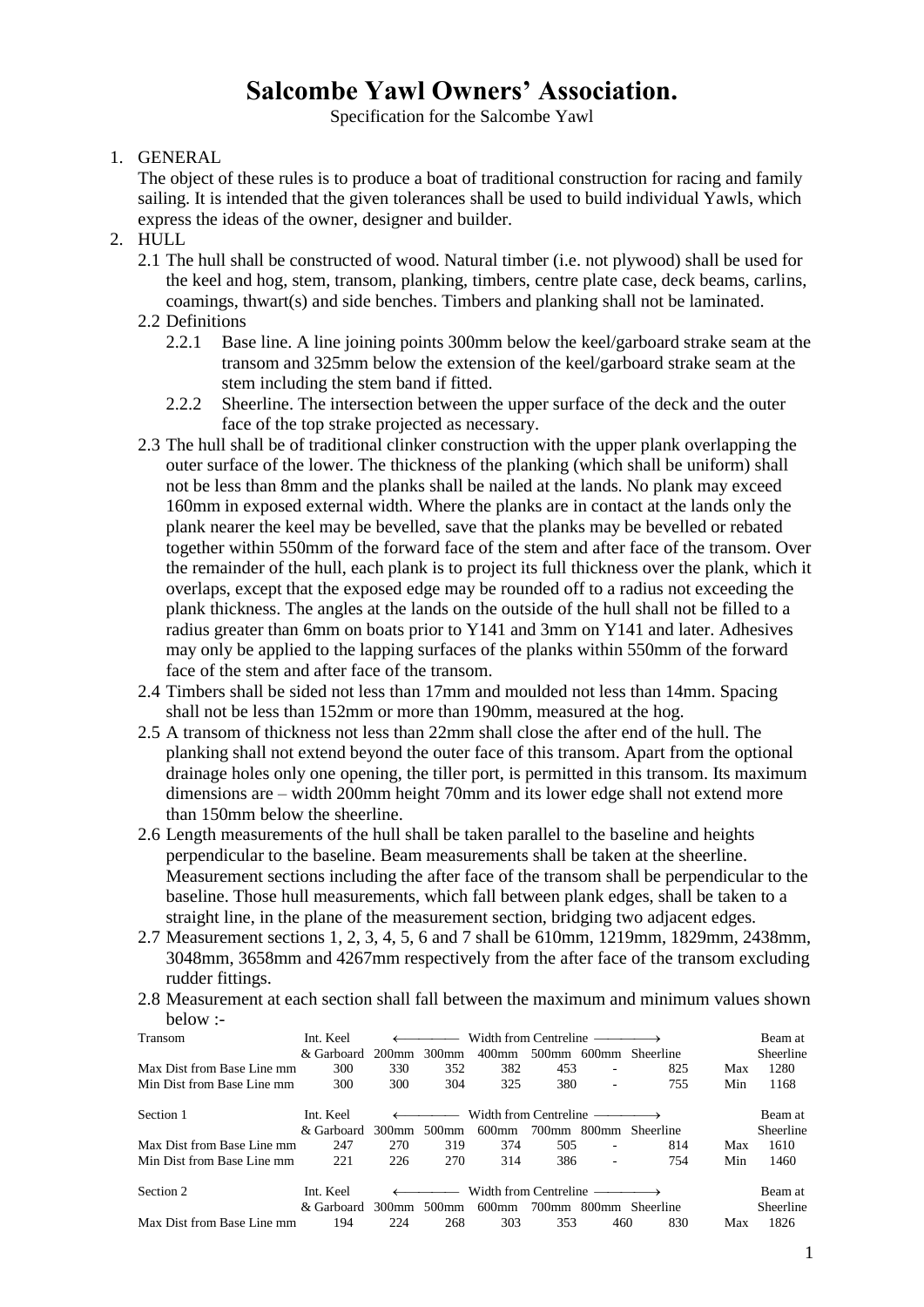| Min Dist from Base Line mm | 157                                                                        | 183                                                           | 216                      | 245      | 286 | 357                                                       | 769     | Min | 1700      |
|----------------------------|----------------------------------------------------------------------------|---------------------------------------------------------------|--------------------------|----------|-----|-----------------------------------------------------------|---------|-----|-----------|
| Section 3                  | Int. Keel                                                                  | $\longleftrightarrow$ Width from Centreline $\longrightarrow$ |                          |          |     |                                                           |         |     | Beam at   |
|                            | & Garboard                                                                 |                                                               | 300mm 500mm              | 600mm    |     | 700mm 800mm Sheerline                                     |         |     | Sheerline |
| Max Dist from Base Line mm | 155                                                                        | 179                                                           | $\sim$                   | 258      | 310 | 396                                                       | 853     | Max | 1938      |
| Min Dist from Base Line mm | 106                                                                        | 146                                                           | $\overline{\phantom{a}}$ | 211      | 247 | 301                                                       | 798     | Min | 1820      |
| Section 4                  | $\longleftrightarrow$ Width from Centreline $\longrightarrow$<br>Int. Keel |                                                               |                          |          |     |                                                           | Beam at |     |           |
|                            | & Garboard                                                                 | 300 <sub>mm</sub>                                             | $600$ mm                 | 700mm    |     | 800mm 900mm Sheerline                                     |         |     | Sheerline |
| Max Dist from Base Line mm | 139                                                                        | 176                                                           | 267                      | 323      | 405 | 604                                                       | 874     | Max | 1940      |
| Min Dist from Base Line mm | 79                                                                         | 125                                                           | 203                      | 249      | 313 | 421                                                       | 823     | Min | 1826      |
| Section 5                  | Int. Keel                                                                  |                                                               |                          |          |     | $\longrightarrow$ Width from Centreline $\longrightarrow$ |         |     | Beam at   |
|                            | & Garboard                                                                 | 300mm                                                         | 500mm                    | 600mm    |     | 700mm 800mm Sheerline                                     |         |     | Sheerline |
| Max Dist from Base Line mm | 150                                                                        | 196                                                           | 280                      | 337      | 422 | 590                                                       | 912     | Max | 1786      |
| Min Dist from Base Line mm | 86                                                                         | 147                                                           | 199                      | 242      | 309 | 456                                                       | 846     | Min | 1676      |
| Section 6                  | Int. Keel                                                                  | $\leftarrow$                                                  | $\overline{\phantom{a}}$ |          |     | Width from Centreline $\longrightarrow$                   |         |     | Beam at   |
|                            | & Garboard                                                                 | $200$ mm                                                      | $300$ mm                 | 400mm    |     | 500mm 600mm Sheerline                                     |         |     | Sheerline |
| Max Dist from Base Line mm | 193                                                                        | 233                                                           | 276                      | 346      | 436 | 575                                                       | 956     | Max | 1456      |
| Min Dist from Base Line mm | 131                                                                        | 178                                                           | 209                      | 252      | 321 | 458                                                       | 894     | Min | 1342      |
| Section 7                  | Int. Keel                                                                  |                                                               | $\frac{1}{2}$            |          |     | Width from Centreline ——                                  |         |     | Beam at   |
|                            | & Garboard                                                                 | $100$ mm                                                      | $200$ mm                 | $300$ mm |     | 350mm 400mm Sheerline                                     |         |     | Sheerline |
| Max Dist from Base Line mm | 259                                                                        | 302                                                           | 395                      | 513      | 600 |                                                           | 988     | Max | 926       |
| Min Dist from Base Line mm | 210                                                                        | 232                                                           | 292                      | 395      | 489 | $\overline{\phantom{a}}$                                  | 929     | Min | 800       |
|                            |                                                                            |                                                               |                          |          |     |                                                           |         |     |           |

- 2.9 A cord held tightly between the top of the outer face of the sheerstrake (i.e. just below the rubbing strake) and the garboard seam on the outside of the hull from 200mm aft of the stem to the transom shall touch every plank in any vertical section.
- 2.10 The length overall shall not exceed 4877mm including stem band (if fitted), but excluding rudder and bobstay/mooring fittings.
- 2.11 The sheerline shall be a fair continuous concave curve.
- 2.12 Boats shall be decked. The foredeck shall extend sufficiently far aft for the requirements of rule 2.16 to be satisfied. Length of afterdeck, including coaming, measured at the midline of the hull from the after face of the transom, shall not be less than 508mm. Minimum width of side decks, measured between the sheerline and inner face of the coaming, shall be 190mm.
- 2.13 The height of the coaming shall not be less than 51mm above the upper surface of the decks. The top edge of the coaming extending from the afterdeck to the midline of the foredeck is to form a continuous concave curve from fore to aft end when viewed in both profile and plan. The extreme forward point of this coaming shall not be less than 914mm from the forward face of the stem (including stem band, if fitted). Side seats for helmsman and crew extending to the top of the coaming may be incorporated within the structure of the hull but a continuous deck shall extend beneath them from stem to transom.
- 2.14 Seating to consist of at least one thwart not less than 216nn in its fore and aft dimension and side seats not less than 1524mm in length.
- 2.15 The height of the mast step above the inner surface of the garboard strake adjacent to the hog and measured at the forward face of the mast shall not exceed 124mm.
- 2.16 The length of the mast slot in the foredeck shall not exceed 127mm. The slot shall be closed at its after end by the deck or by a metal or wooden gate.
- 2.17 No openings in the deck outside the coaming are permitted, other than those required to accommodate standing and running rigging.
- 2.18 The gunwale/rubbing strake assembly shall not extend more than 50mm outside or 40mm below the sheerline.
- 2.19 The hull shall be drainable only through drainage holes and/or optional selfbailers. No more than two drainage holes of maximum diameter 20mm are permitted.
- 2.20 A hole with a maximum diameter of 6mm is permitted in the stem for the purpose of leading the roller reefing cord to the inside of the hull. The hole must not be more than 100mm from the deck level and within 75 mm of the centre line.
- 3. WEIGHT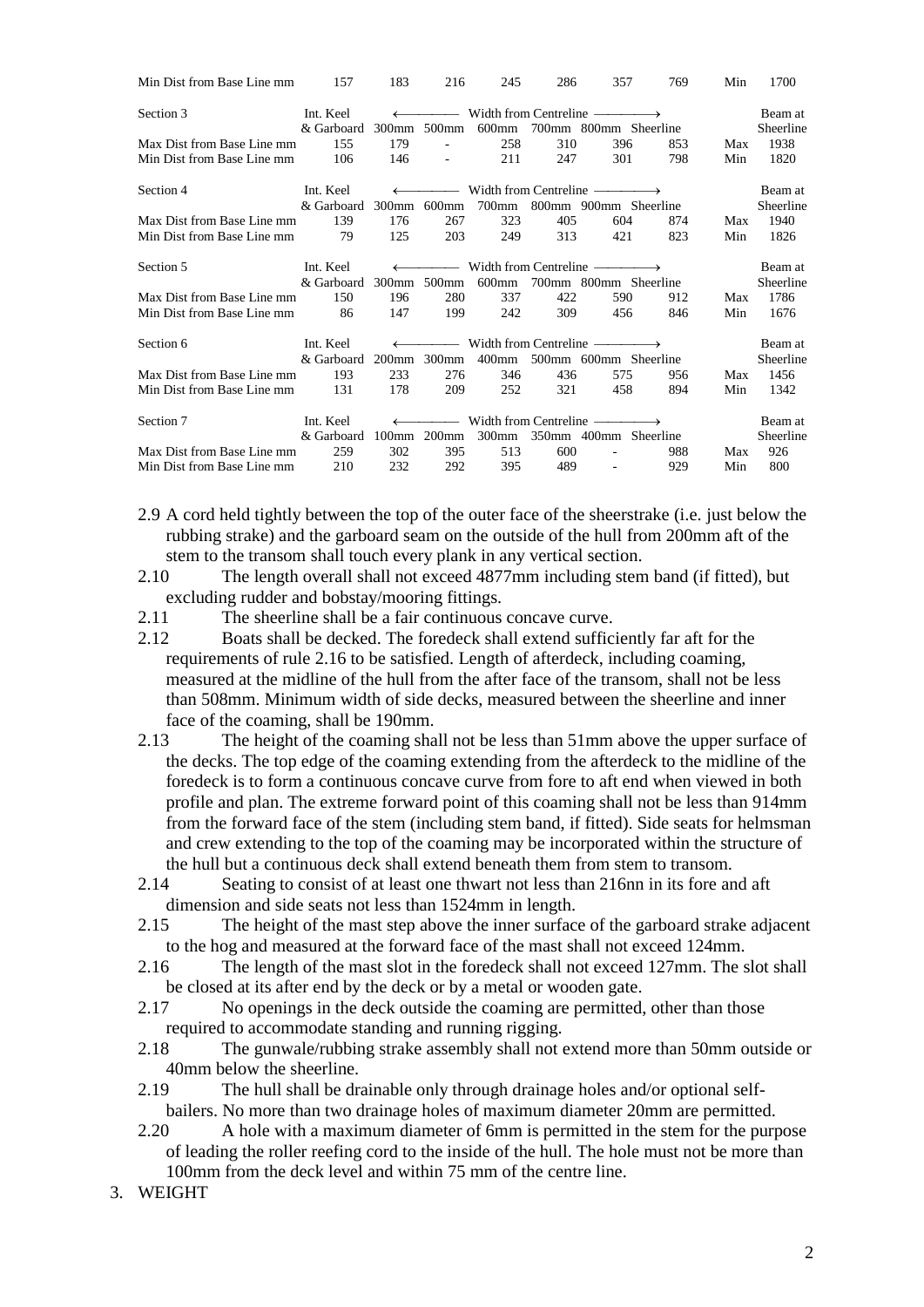- 3.1 The weight of the hull in dry condition including floorboards, centre-plate, bowsprit, buoyancy and fastenings, fixed fittings rigidly secured to the hull and correctors, but stripped of sails, spars (other than bowsprit and bobstay), rudder, tiller, running and standing rigging, shall not be less than 381kg.
- 3.2 Centre plate shall not weigh more than 101.6kg nor less than 63.5kg. The builder shall certify the weight of this centre plate.
- 3.3 External ballast keel shall not weigh more than 63.5kg nor less than 50.8kg. The builder shall certify the weight of this ballast keel before it is incorporated within the structure of the boat.
- 3.4 Corrector weights, if required, shall be located above the waterline and securely attached to the hull by screws, bolts or adhesive. The weight of the correctors shall be permanently marked and visible without removal from the hull structure, their total weight shall not exceed 25.4kg.

## 4. CENTRE PLATE, BALLAST KEEL, RUDDER AND PADDLE

- 4.1 The centre plate shall be of one metal or alloy of specific gravity less than 9. It shall be raised or lowered only by rotation about a fixed bush, pin or bolt located within the profile of the centre plate case. When fully lowered, the maximum extension below the ballast keel shall not exceed 1219mm. When fully raised the centre-plate shall not extend below the keel or above the sheerline. The weight of the centreplate shall be permanently marked and visible without removal from the centreplate box..
- 4.2 The ballast keel shall be solid and of one metal or alloy. Width at its junction with the wood keel, minimum 102mm, maximum 152mm. The maximum depth of the ballast keel shall occur between 2100mm and 2700mm from the transom, the minimum depth measurement shall be 89mm below the garboard seam.
- 4.3 The rudderstock and tiller shall be made of wood. The material of the fittings and tiller extension is optional.
- 4.4 The rudder blade shall be solid and made of wood. It may be protected by a woven coating set in adhesive.
- 4.5 The thickness of the rudder blade shall not exceed 30mm
- 4.6 The centre axis of the gudgeon and pintle shall not be more than 30mm from the transom.
- 4.7 All boats when racing must carry a wooden paddle weighing not less than less than  $0.5$ kgs.
- 5. SPARS
	- 5.1 Spars shall be made of wood and shall not be hollow. A sail track and optional halyard groove on the forward face is allowed.
	- 5.2 Mainmast
		- 5.2.1 Metal or fibre reinforced plastic (FRP) reinforcements are permitted at the hounds, spreader bracket(s), whisker pole attachment, gooseneck or for the purpose of repair. Each of these reinforcements shall not exceed 300mm in its maximum dimension and shall not be let into the mast.
		- 5.2.2 Local reinforcements are permitted in way of the mainsail halyard sheave, the inboard end of the top batten pocket, the entry to the sail track, the mast partners and at the heel tenon.
		- 5.2.3 A thin glass, nylon or polyester reinforced laminate not exceeding 300gm/m² may be applied to the forward face of the mast, the maximum dimension of this reinforcement shall not exceed 2150mm above the top edge of the lower black band.
		- 5.2.4 Mast measurements shall be taken from the heel including the tenon.
		- 5.2.5 Two bands of contrasting colour and not less than 12mm wide shall be painted on the mast as follows. The lower edge of the upper band shall not be more than 7386mm above the heel and the top edge of the lower band shall not be more than 6096mm below the lower edge of the upper band. The mainsail shall not extend above the lower edge of the upper band or below the top edge of the lower band while racing.
		- 5.2.6 The mast shall not be permitted to rotate and the heel shall not be allowed to move while racing.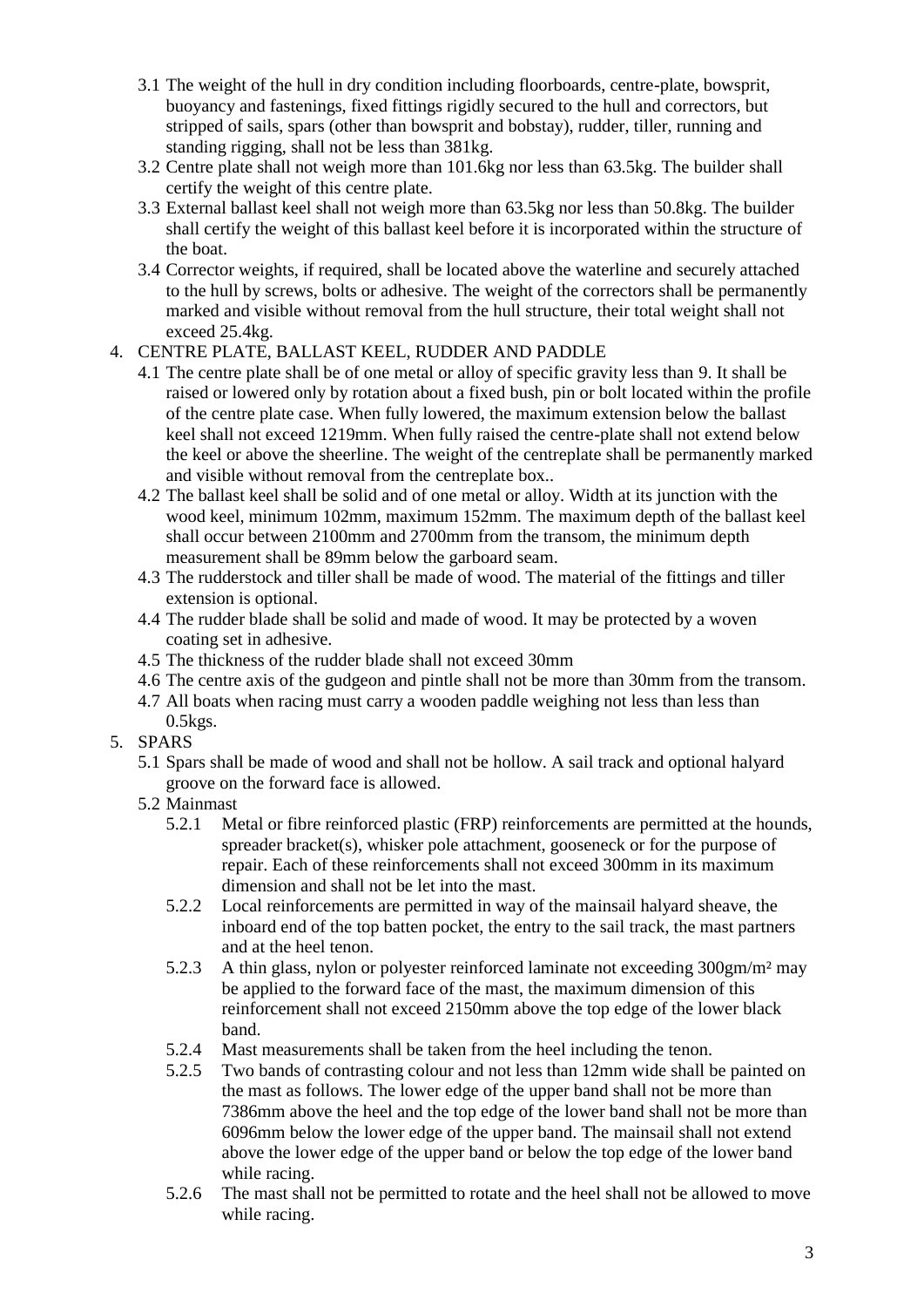- 5.2.7 Minimum weight of 13.6kg shall include spar, shrouds, fixed fittings, halyards and protective finish.
- 5.2.8 The centre of gravity of the items comprising the Mainmast Weight shall not be less than 3300mm above the heel. The centre of gravity shall be determined with all fittings in their normal position and rigging stretched down the length of the spar as though the sails were hoisted with the halyard tails suspended from the mast at the heel. The measured centre of gravity location shall be permanently marked on the spar.
- 5.2.9 Point of attachment of jib halyard block, optional forestay and main shrouds shall not be above a point 5620mm above the heel.
- 5.3 Main Boom
	- 5.3.1 Maximum width 51mm. Minimum depth 76mm, taper permitted for a maximum of 610mm from each end.
	- 5.3.2 Permanently bent booms are prohibited.
	- 5.3.3 A band of contrasting colour not less than 12mm wide, shall be painted on the boom, the inner edge being not more than 2743mm from a line extending downwards from the after side of the mast in way of the sail groove. When the boom is fitted to the gooseneck, the sail shall not extend beyond the inner edge of this coloured band while racing.
- 5.4 Mizzen-Mast and Boom
	- 5.4.1 Maximum overall length of the mizzen-mast shall be 3500mm
	- 5.4.2 The mizzen-mast shall be stepped on the afterdeck.
- 5.5 Bowsprit.

Shall be mounted above the foredeck. The projection from the forward face of the stem, including stem band – shall not exceed 737mm or be less than 610mm. The point of attachment of the tack of the jib shall be within 102mm of the outer end of the bowsprit. No metal fittings shall project beyond the outer end of the bowsprit.

- 5.6 Whisker Pole.
	- 5.6.1 Overall length shall not exceed 1981mm.
	- 5.6.2 When in use one end of the whisker pole must be attached to the main mast and shall not be capable of projecting more than 2011mm normal to the mast.
- 6. RIGGING.
	- 6.1 Standing Rigging.
		- 6.1.1 Mainmast. One pair of shrouds and optional forestay, diamond stays and spreaders are permitted. Other supporting or controlling contrivances are prohibited above the deck.
		- 6.1.2 Mizzen-mast. Four shrouds shall be fitted.
		- 6.1.3 No adjustments to standing rigging shall be made whilst racing.
	- 6.2 Running Rigging
		- Shall be optional
- 7. FITTINGS
	- 7.1 Trapeze and outriggers of all types are prohibited.
	- 7.2 An anchor and warp must be carried while racing. Minimum weight of anchor 4.5kg, minimum length of warp 18m.
	- 7.3 All other fittings shall be optional.
- 8. PROTECTIVE FINISH

The protective coating of paint or varnish shall not incorporate man made fibres. Its thickness shall be in addition to the measurements and it shall be included in the weight.

- 9. SAILS
	- 9.1 Certification.
		- 9.1.1 Sails shall comply with the class rules in force at the time of original measurement.
		- 9.1.2 Measurement shall be carried out in accordance with the current Equipment Rules of Sailing.
		- 9.1.3 Sails shall carry the official certification mark near the tack point. The mark shall be signed and dated by the measurer. The certification mark shall be the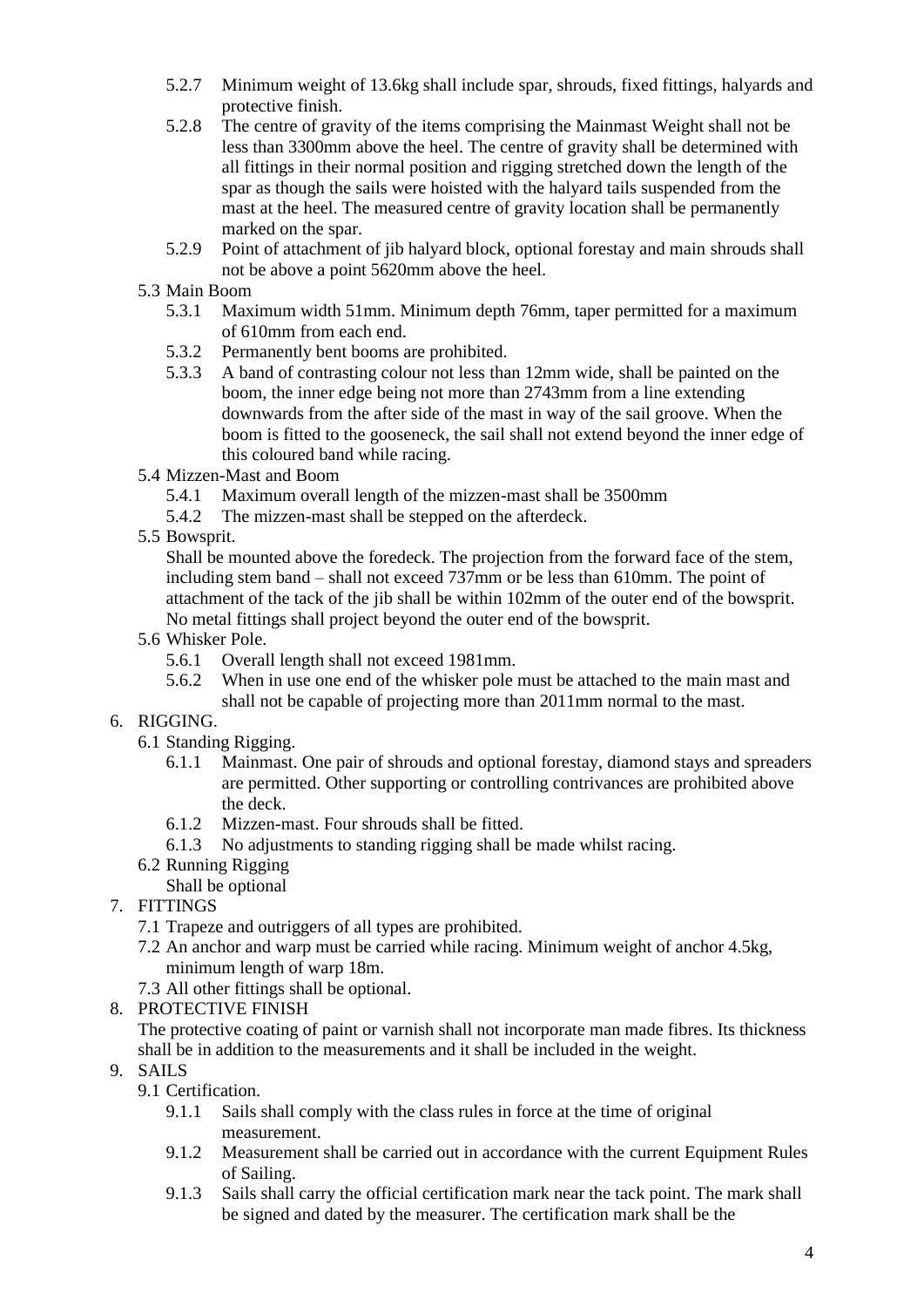individually numbered class stamp issued to each official measurer.

- 9.1.4 Substantially altered or repaired sails shall be re-measured and the measurer shall attach a new official certification mark showing the date.
- 9.2 Sail maker.

Sail maker is optional.

- 9.3 Headsail
	- 9.3.1. Construction.
		- (a) The construction of the sail shall be Soft sail, single ply sail.
		- (b) The body of the sail shall consist of the same woven ply throughout. The ply fibres shall be of polyester.
		- (c) The sail shall have no batten pockets.
		- (d) The following are permitted. Stitching, glues, tapes, corner eyes, hanks, luff wire or rope, leech line, windows, tell tails, sail shape indicator stripes, sail maker labels.
		- (e) The jib shall be sheeted by one clew cringle only.

|  |  | (f) No change of headsail is permitted during racing. |  |  |  |
|--|--|-------------------------------------------------------|--|--|--|
|  |  |                                                       |  |  |  |

| 9.3.2. Dimensions.                                             | Minimum Maximum   |
|----------------------------------------------------------------|-------------------|
| (a) Area (Luff $*$ clew perpendicular)/2.                      | 4.18 <sup>2</sup> |
| (b) Top width.                                                 | 30                |
| (c) Upper width 300mm from head point.                         | 220               |
| (d) Foot irregularity.                                         | 50                |
| (e) Primary Reinforcement.                                     | 300               |
| (f) Secondary Reinforcement from sail corner measuring points. | 900               |
| (g) Secondary Reinforcement for flutter patches.               | 100               |
| (h) Secondary Reinforcement for chaffing patches.              | 900               |
| (i) Tabling width.                                             | 40                |
| Seam width.                                                    | 15                |
| (k) Window area.                                               | 0.35 <sup>m</sup> |
| Shortest distance from window to sail edge.                    | 150               |
|                                                                |                   |

9.4 Mainsail.

9.4.1 Identification. The class insignia shall be a 'Y', minimum height 300mm, minimum width 200mm and minimum thickness 40mm.

- 9.4.2 Construction.
	- (a) The construction of the sail shall be Soft sail, single ply sail.
	- (b) The body of the sail shall consist of the same woven ply throughout. The ply fibres shall be of polyester.
	- (c) The sail shall have 4 batten pockets in the leach.

|       | (d) The following are permitted. Stitching, glues, tapes, bolt ropes, corner eyes,  |         |
|-------|-------------------------------------------------------------------------------------|---------|
|       | headboard with fixings, Cunningham eye or pulley, batten pocket patches, batten     |         |
|       | pocket elastic, batten pocket end caps, leech line with cleat, windows, tell tails, |         |
|       | sail shape indicator stripes, sail identification, sail maker labels, reefing eyes. |         |
| 9.4.3 | Dimensions.<br>Minimum                                                              | Maximum |
|       | (a) Leech length.                                                                   | 6600    |
|       | (b) Quarter width.                                                                  | 2580    |
|       | (c) Half width.                                                                     | 2134    |
|       | (d) Three quarter width.                                                            | 1400    |
|       | (e) Top width.                                                                      | 150     |
|       | (f) Upper width 700mm from head point.                                              | 665     |
|       | (g) Foot Median.                                                                    | 6500    |
|       | (h) Head point to intersection of leech and top batten centreline.<br>1375          | 1425    |
|       | (i) Clew point to intersection of leech and lower batten centreline.1375            | 1425    |
|       | (j) Primary Reinforcement.                                                          | 350     |
|       | (k) Secondary Reinforcement from sail corner Measuring Points.                      | 1050    |
|       | (1) Secondary Reinforcement for flutter patches.                                    | 120     |
|       | (m) Secondary Reinforcement for chaffing patches.                                   | 1050    |
|       | (n) Secondary Reinforcement for batten pocket patches.                              | 175     |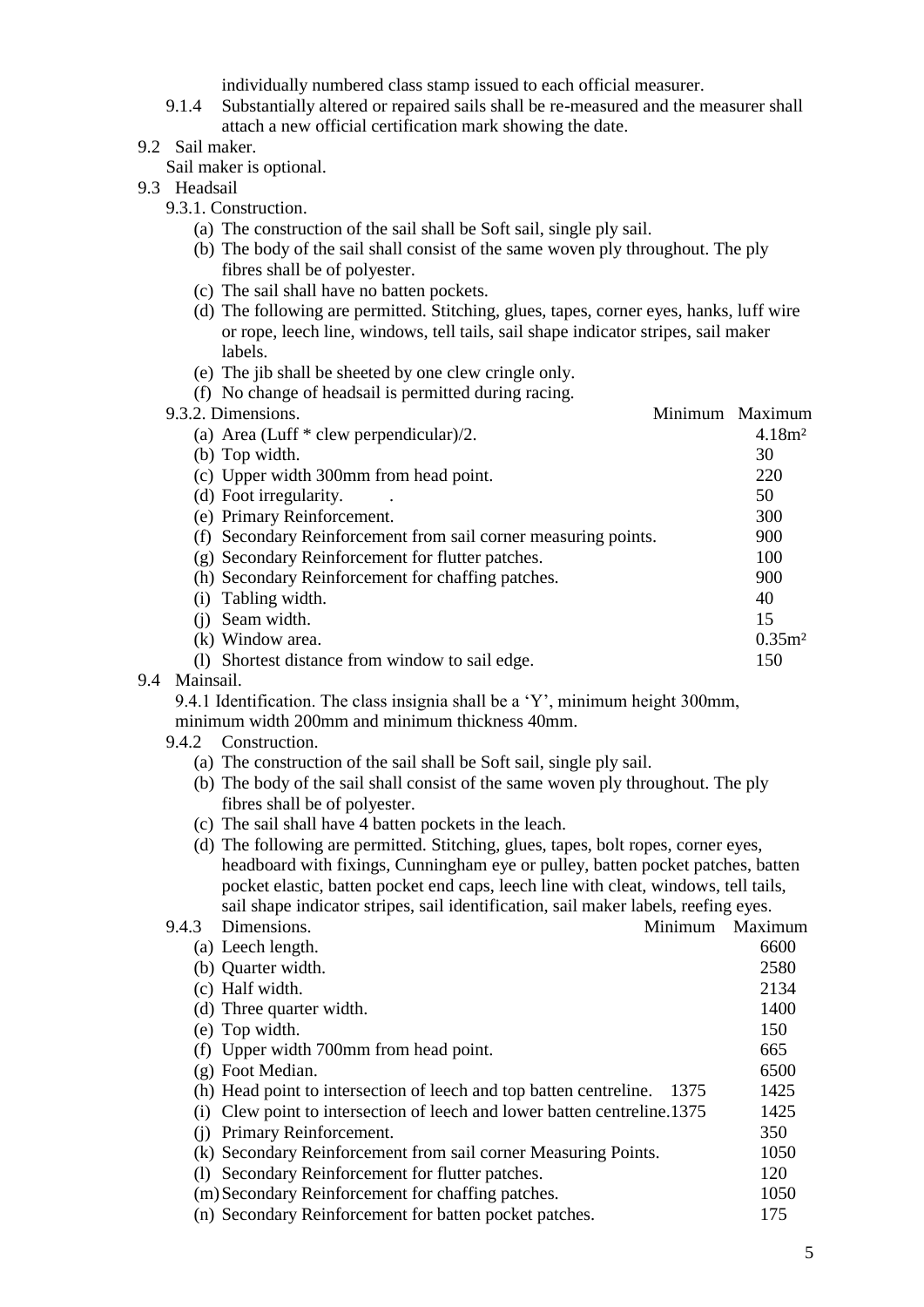| (o) Secondary Reinforcement for reef point.      | 1050              |
|--------------------------------------------------|-------------------|
| (p) Tabling width.                               | 40                |
| (q) Seam width.                                  | 20                |
| (r) Window area.                                 | 0.35 <sup>2</sup> |
| (s) Shortest distance from window to sail edges. | 150               |
| (t) Batten pocket width inside.                  | 50                |
| (u) Batten pocket width outside.                 | 80                |
| $M^* = -1$ $\sim 1$                              |                   |

9.5 Mizzen sail.

9.5.1 Construction.

- (a) The construction of the sail shall be Soft sail, single ply sail.
- (b) The body of the sail shall consist of the same woven ply throughout. The ply fibres shall be of polyester.
- (c) The sail shall have 3 batten pockets in the leach.
- (d) The following are permitted. Stitching, glues, tapes, bolt ropes, corner eyes, headboard with fixings, Cunningham eye or pulley, batten pocket patches, batten pocket elastic, batten pocket end caps, leech line with cleat, tell tails, sail shape indicator stripes, sail maker labels.

| 9.5.2 Dimensions.                                              | Minimum | Maximum |
|----------------------------------------------------------------|---------|---------|
| (a) Luff length                                                | 2948    | 3048    |
| (b) Foot length.                                               | 864     | 914     |
| (c) Leach length.                                              | 3000    | 3100    |
| (d) Quarter width.                                             | 750     | 910     |
| (e) Half width.                                                | 600     | 750     |
| (f) Three quarter width.                                       | 370     | 490     |
| $(g)$ Top width.                                               |         | 100     |
| (h) Upper width 400mm from head point.                         |         | 320     |
| Primary Reinforcement.<br>(1)                                  |         | 250     |
| (j) Secondary Reinforcement from sail corner Measuring Points. |         | 750     |
| (k) Secondary Reinforcement for flutter patches.               |         | 100     |
| (1) Secondary Reinforcement for chaffing patches.              |         | 750     |
| (m) Secondary Reinforcement for batten pocket patches.         |         | 175     |
| (n) Tabling width.                                             |         | 40      |
| (o) Seam width.                                                |         | 15      |
| (p) Batten pocket width inside.                                |         | 30      |
| (q) Batten pocket width outside.                               |         | 50      |
|                                                                |         |         |

#### 10. BATTENS

10.1 There shall not more than 4 battens in the mainsail. The material of the battens is optional. The maximum width of a batten shall be 51mm. The top batten shall have a maximum length of 1440mm and the other battens a maximum length of 1041mm.

10.2 No battens are permitted in the headsail.

- 11. BUOYANCY
	- 1.1 At least 4 units giving a minimum lift of 362.8kg, the side buoyancy units must be secured below the side seats. Buoyancy units shall have a minimum of two retaining straps; each strap shall be securely attached to the hull in two places and all openings stoppered. If swamped the buoyancy units shall support the level. Inflatable buoyancy units shall be fully inflated.

1.2 All boats when racing must carry adequate personal buoyancy for all crewmembers.

#### 12. PERSONS ON BOARD WHILE RACING.

Minimum of two

13. MEASUREMENT CERTIFICATE

No boat shall be entitled to race as a Salcombe Yawl unless (i) it complies with this Specification; (ii) the owner holds a valid certificate issued by the Salcombe Yawl Owners' Association and (iii) it has a valid weight record.

- 13.1 In the case of a new boat, application is to be made to the Secretary of the Association by the builder for a class number
- 13.2 A boat that has been measured and weighed by the official class measurer, and,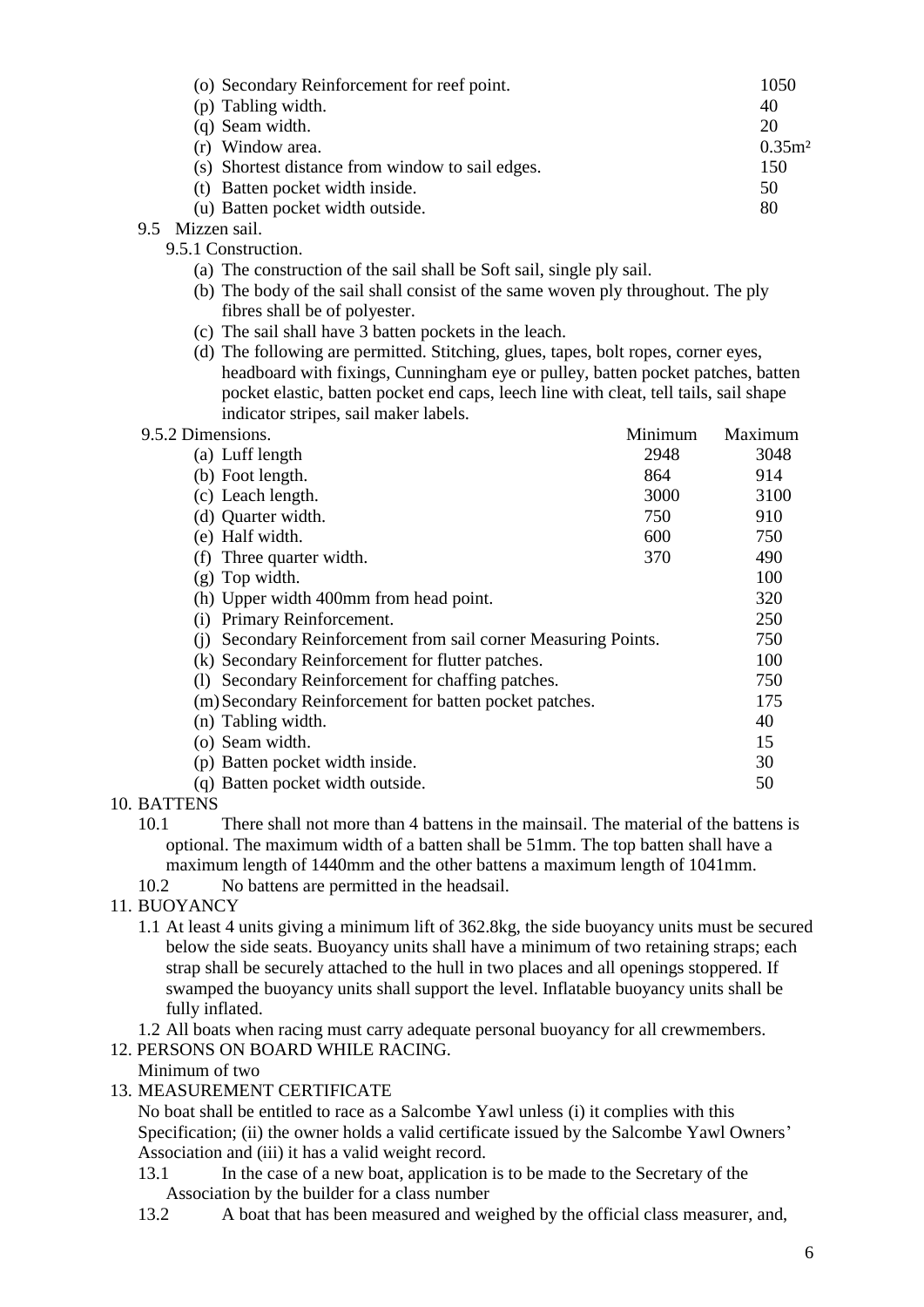complying with the class rules of the Salcombe Yawl Owners' Association in force at the time of measurement has been issued with a certificate, remains a Salcombe Yawl irrespective of any rule changes unless illegally modified.

- 13.3 A hull that has been substantially rebuilt shall be submitted for re-measurement under the rules, which obtained when she was first measured.
	- 13.3.1 If a Yawl is to be considered for re-measurement under 13.3 the Yawl committee shall be consulted prior to any work being undertaken. In all these cases the Yawl shall be considered to have been altered unless the owner or builder is able to establish that the Yawl has not been altered in the course of the work undertaken.
- 13.4 The measurement certificate is invalidated by change of ownership. Application with the appropriate fee must be made to the Class Secretary for a replacement certificate. 13.4.A A weight record shall be made in signed writing by the official class measurer or, when so authorised by him in writing, by his deputy, when one of them weighs the boat and it complies with rule 3.
	- 13.4.B A weight record shall include the following information.
		- a. The date of the weighing which it records.
		- b. The weight of the hull in accordance with Rule 3.1.
		- c. The certified weight of the centreplate.
		- d. Whether the boat as weighed has any correctors in accordance with Rule 3.4, and if so the weight of those correctors.
	- 13.4.C A weight record shall be valid from the time of the weighing which it records until the first to happen of the following events.
		- a. The expiration of 5 years from the date of the weighing which it records.
		- b. Any change to the weight of the centreplate (except any change caused by painting or re-painting)

c. Any change to the correctors (if any)

d. Any change to the hull (whether by repair, maintenance or otherwise) which reduces the hull weight.

e. Any change of ownership.

13.4.D The person making the weight record shall (i) send the original to the class secretary and (ii) retain a copy. The class secretary shall cause the information contained in the weight records received by her to be made public in such way as the Committee may from time to time direct.

- 13.5 Scrutinizing of individual yawls to ensure that they are in accordance with the class rules and specification can be arranged by the Committee at any reasonable predetermined time. The Committee will endeavour to arrange for random scrutinizing of individual yawls at key racing events.
- 13.6 The Committee reserves the right to suspend the certificate of any boat which, following scrutinizing by the committee or a protest upheld from a third party that is found to be in breach of the class rules and specification. Refusal to undergo scrutinizing without reasonable explanation will also result in the suspension of the certificate.

### 14. REGISTERED NUMBER

Shall be permanently marked in a visible position on the thwart or centre plate case in figures not less than 25mm high.

15. NAMES

Duplication of name is not permitted in this class. Owners are advised to submit three names to the Class Secretary when applying for a class number. The name accepted shall be notified to the Owner.

## 16. Prohibitions

- 16.1 Electronic aids, double luffed mainsails, mainsails passing round the mast and attached back on themselves, inside ballast, outside channels, outriggers, bilge-boards, double rudders, winged rudders and similar contrivances, the use of any apparatus or contrivance outboard or extending outboard and attached to the hull spars or rigging or to the person of the helmsman or crew the purpose or effect of which is or may be to assist in supporting a number of the crew outboard or partially outboard.
- 16.2 Electronic aids are prohibited except that a Yawl may use an electronic digital